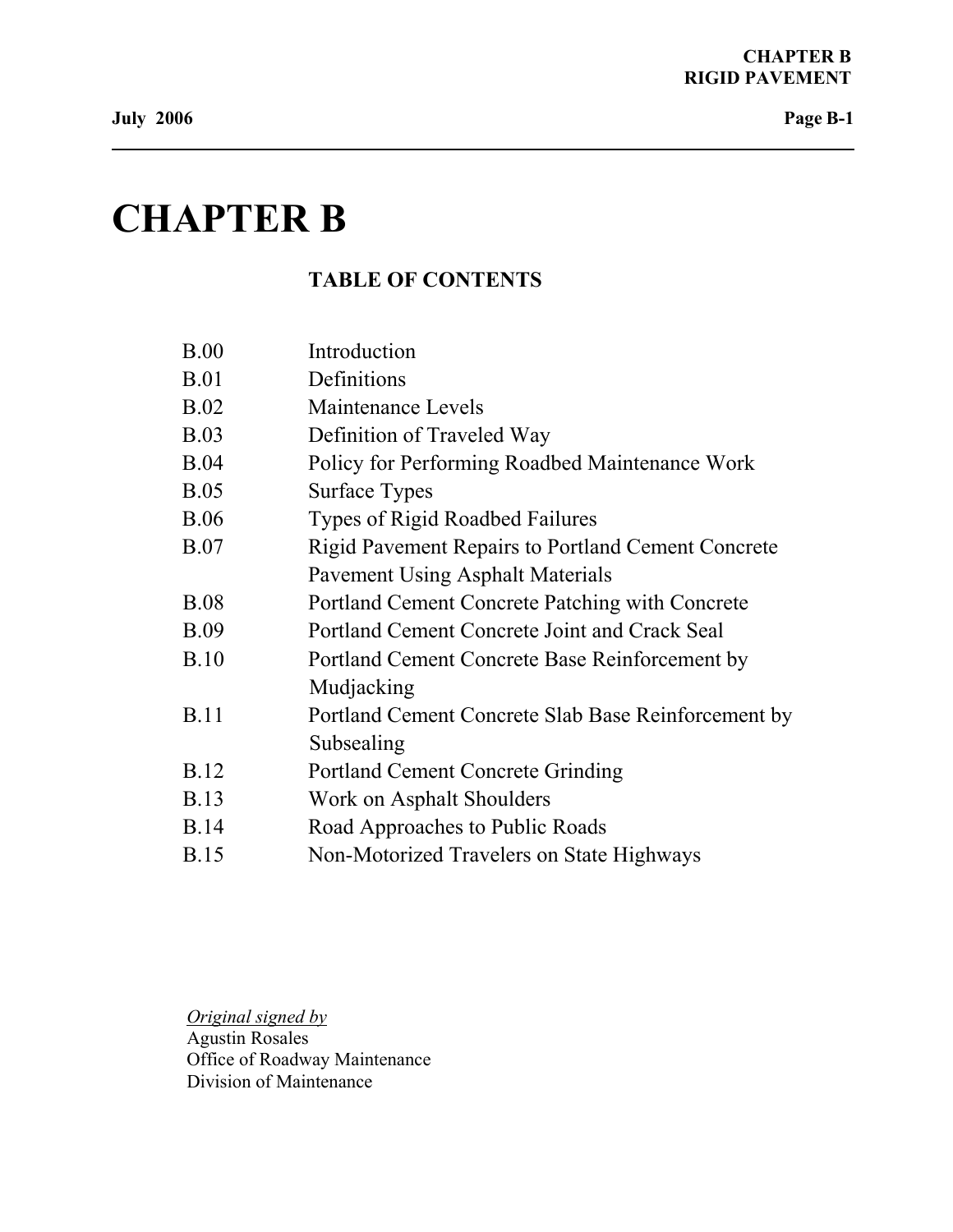#### **B.00 Introduction**

The information contained in this chapter is covered by the "B" Family, Rigid Roadbed.

Detailed charging practice instructions for the "B" Family are contained in Maintenance Manual Volume 2.

#### **B.01 Definitions**

A rigid roadbed is a roadbed surfaced with portland concrete cement (PCC). Portland concrete cement pavement surfaced with less than two (2) inches of asphaltic concrete (AC) is also included under rigid roadbed.

The roadbed is that portion of the roadway, including ramps and public road approaches, that extends from curb line to curb line or shoulder line to shoulder line, including dikes. Divided highways are considered to have two roadbeds.

#### **B.02 Maintenance Levels**

The general objective of roadbed maintenance is to preserve roadbed facilities by applying pavement preservation practices that provide a roadway that is safe and in a good state of repair. Maintenance of the roadbed covers the restoration and repair of both surface and underlying layers.

Typical items to be considered in roadbed maintenance are slippery pavement, proper drainage, cracking, shoulder dropoff, slab warp, spalling, slab settlement, heave or distortion, bridge approach settlement, base failure, joint separation, checking, joint sealing, and abrupt vertical surface differential.

Roadbed deficiencies that immediately affect safety should be given first priority in roadbed maintenance. Typical defects in this category are slippery pavement, excessive bridge approach slab settlement, and abrupt vertical variations..

Second priority should be given to the correction of roadbed defects having a long-range effect on riding quality and capital investment. Typical examples of defects in this category are pavement cracks, pavement and surfaced shoulder distress, and spalls.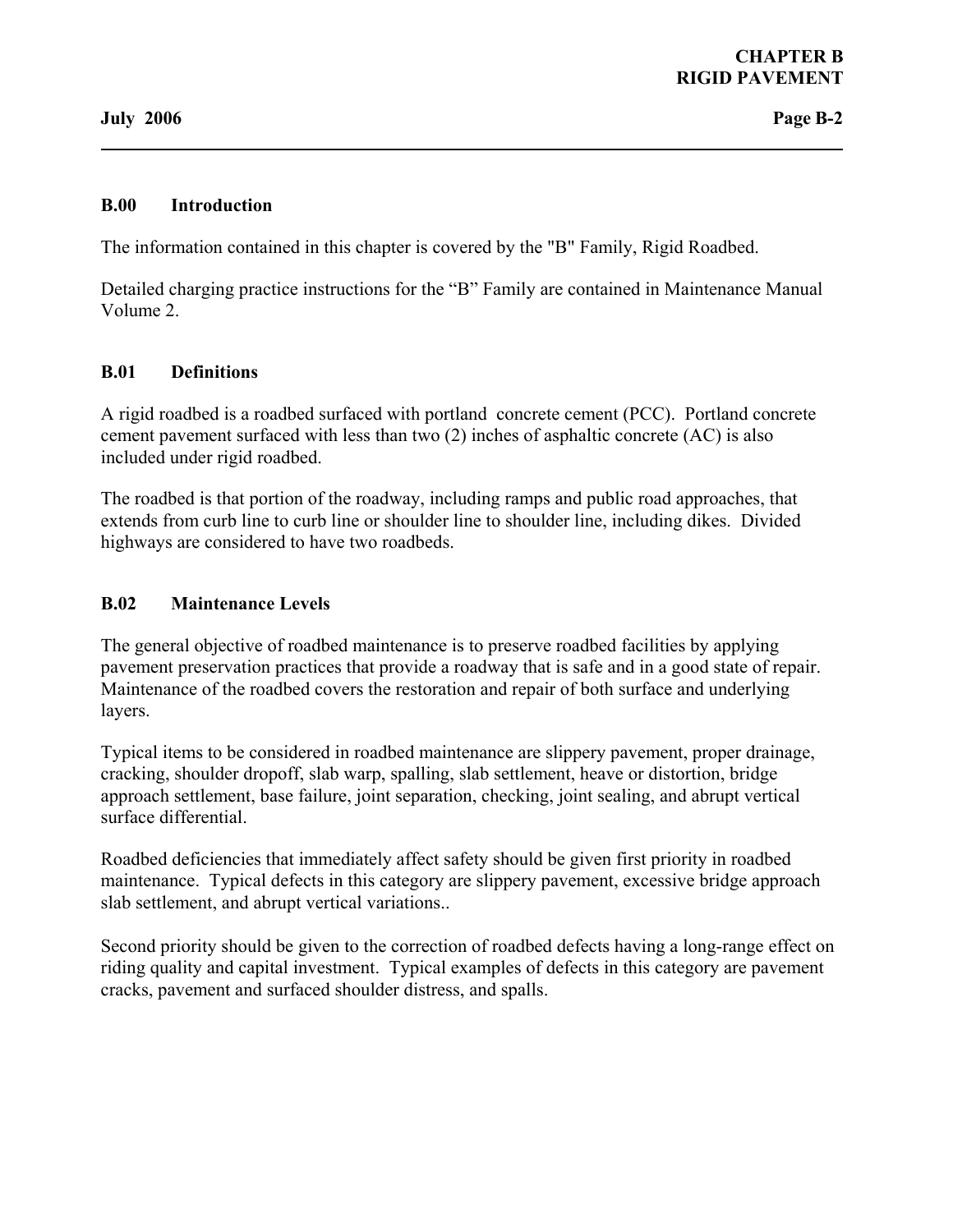The following summaries identify typical examples of defects and required levels of maintenance.

(A) Slippery Pavement

 Pavement surface texture is subject to adverse change as a result of aging, wear, etc. Routine surveillance of pavement texture should be made and suspected problem areas reported promptly.

 Obvious slippery areas should be corrected to the extent feasible under the prevailing conditions. When additional corrective action is necessary, it should be initiated or scheduled promptly.

Suspected slippery areas should be promptly reported for further investigation.

(B) Cracks

 Cracked pavement allows water and foreign material to enter the structural section and may cause ultimate failure.

 Individual cracks 1/4-inch wide or wider and any other areas with extensive finer cracking should be repaired before the rainy season to protect the structural section.

(C) Settlement, Heave and Distortion

 This type of roadbed defect often results in poor riding quality and excessive impact loading of bridges and slabs. It does not always involve failure of the structural section. Typical causes are fill-settlement, unstable cuts, expansive soils, and unconsolidated basement soil. This type of defect may not cause any problem at low speed but would be objectionable at high speed.

 Surface irregularities and vertical edges create a rough riding quality. Many surface variations are not as obvious to the driver at high speeds as they are at low speeds.

 Correction for surface irregularities should be scheduled when the surface deviation reaches 1½ inches in a length of 50 feet, or when the riding quality is objectionable.

 Differential changes in elevation of individual PCC pavement slabs also result in poor rideability and accelerate pavement deterioration due to increased impact loading. When surface deviations exceed  $\frac{1}{2}$  inch between adjacent slabs, corrections should be scheduled. A repair should be scheduled when an abrupt vertical differential between the traveled way and paved shoulder results in poor riding quality.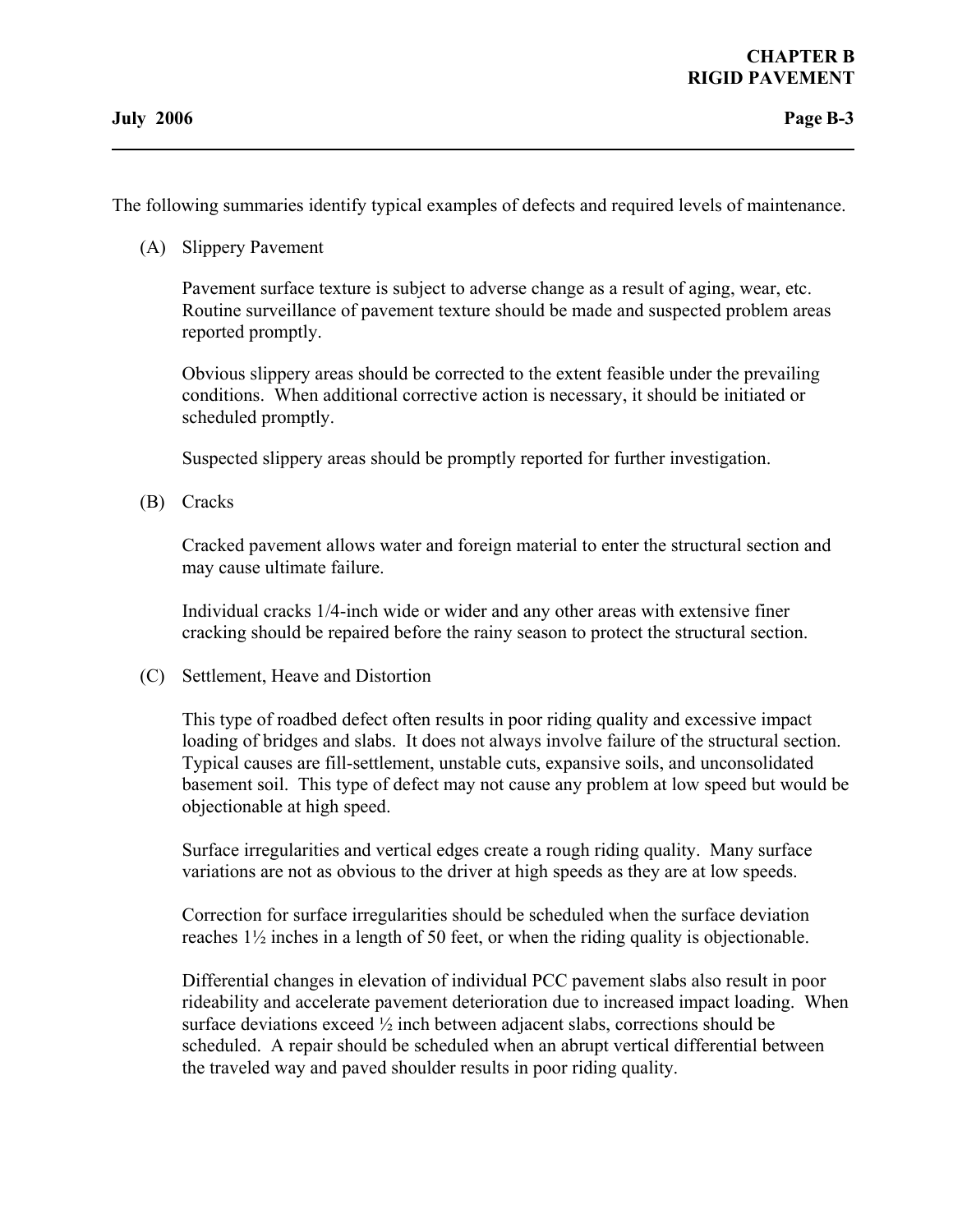Bridge approach slab settlement is a problem requiring routine surveillance. A void often exists under a PCC approach slab long before the slab settles. Slab settlement can often be prevented by early detection and filling of voids.

 An exploration should be made within one (1) year after construction to assist in early detection of voids under bridge approach slabs. Voids that are discovered should be filled. Since some voids occur several years after construction, a continuing visual inspection is necessary for signs of voids under approach slabs such as springiness or separations at the edge of PCC pavement.

(D) Spalling

 A transverse spall in PCC pavement that exceeds four (4) inches in length in the direction of travel or one that adversely affects comfort should be repaired. Longitudinal spalls that adversely affect riding quality should be repaired.

(E) Joint Separation

 Joint separation in PCC pavement allows water to reach underlying structural layers. This often results in a rocking slab with subsequent pumping of underlying materials through the joint and ultimate slab failure.

 Joint separation between PCC pavement and adjacent AC shoulders is detrimental as it allows surface runoff to penetrate the structural section and often causes shoulder failure. In addition, it provides space for growth of objectionable vegetation.

 Joints in PCC pavement and shoulder joint separation between PCC pavements and AC shoulders that exceed 1/8 inch should be filled.

(F) Dikes and Berms

 Asphaltic concrete dikes and earth berms control roadbed runoff, and protect slopes from erosion. Extensive damage to the roadway may result when these are not maintained as built.

 Damaged dikes and berms which will allow runoff to erode the roadway should be repaired promptly, or temporary repairs should be made until permanent repairs can be scheduled.

 Damaged dikes and berms not falling under the above category should be routinely repaired in conjunction with other maintenance operations to minimize traffic disruption.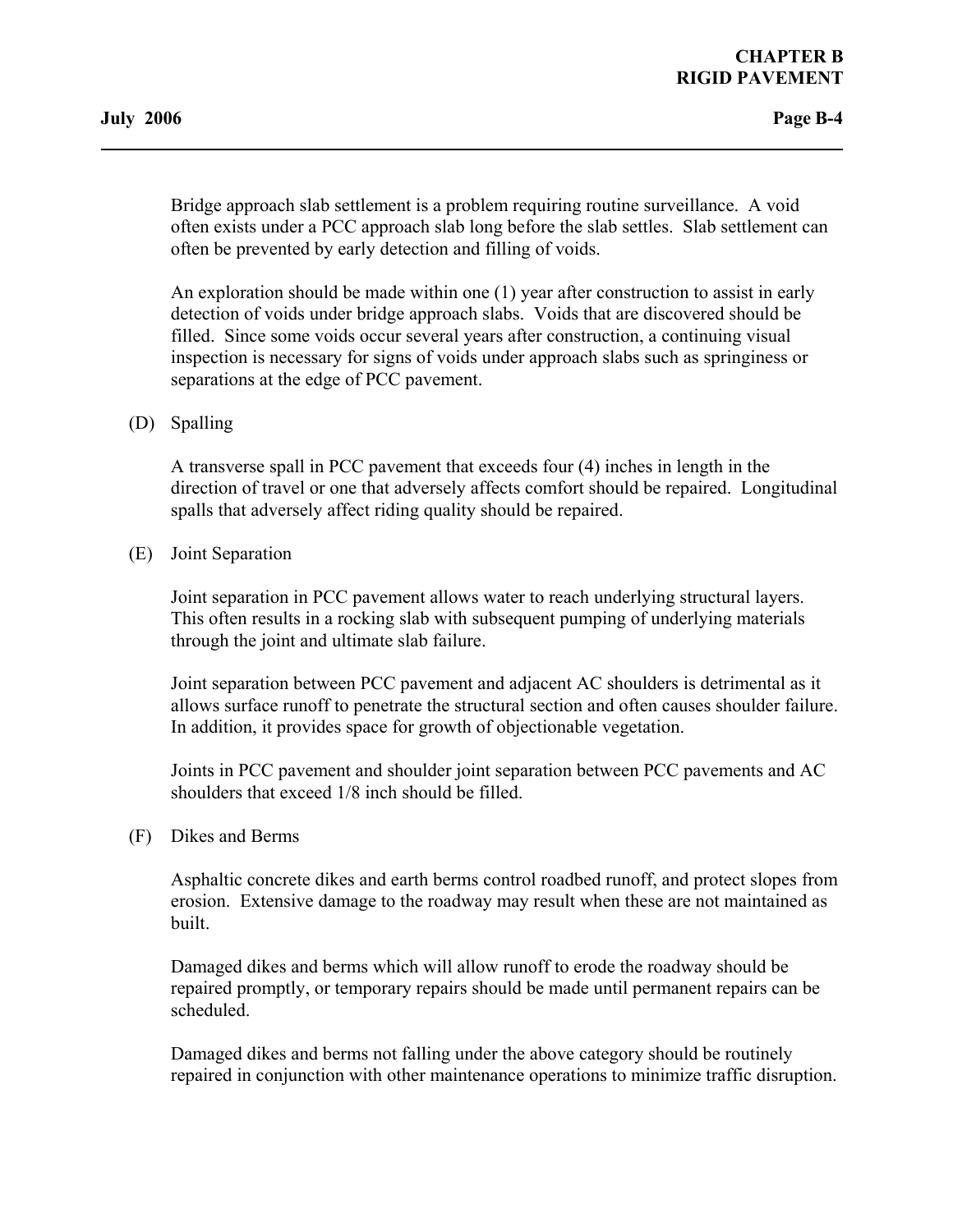Asphaltic concrete dikes and penetration-treated berms in areas where asphaltic material is subject to rapid oxidation or freezing conditions should be inspected annually and sealed upon evidence of raveling, cracking, or other surface deterioration.

# **B.03 Definition of Traveled Way**

The traveled way includes both the surface and the base of the roadway within right of way lines that is for the movement of vehicles. It includes the area between the inside of curbs where curbs exist, county road approaches, and city street intersections between right of way lines.

#### **B.04 Policy for Performing Roadbed Maintenance Work**

Refer to Chapter "A", Section A.03 for the policy for performing roadbed maintenance work.

#### **B.05 Surface Types**

Rigid Type Surfacing includes all portland cement concrete (PCC) pavement including concrete pavement with less than two (2) inches of asphaltic concrete (AC) surfacing overlay.

As listed in the California State Highway Log, the following surface is rigid pavement:

| Surface Types (Rigid) |                                          |  |
|-----------------------|------------------------------------------|--|
| <b>CODE</b>           | <b>TYPE</b>                              |  |
| <b>ST</b>             | Surface Type                             |  |
|                       | Concrete (less than 2 inches AC surface) |  |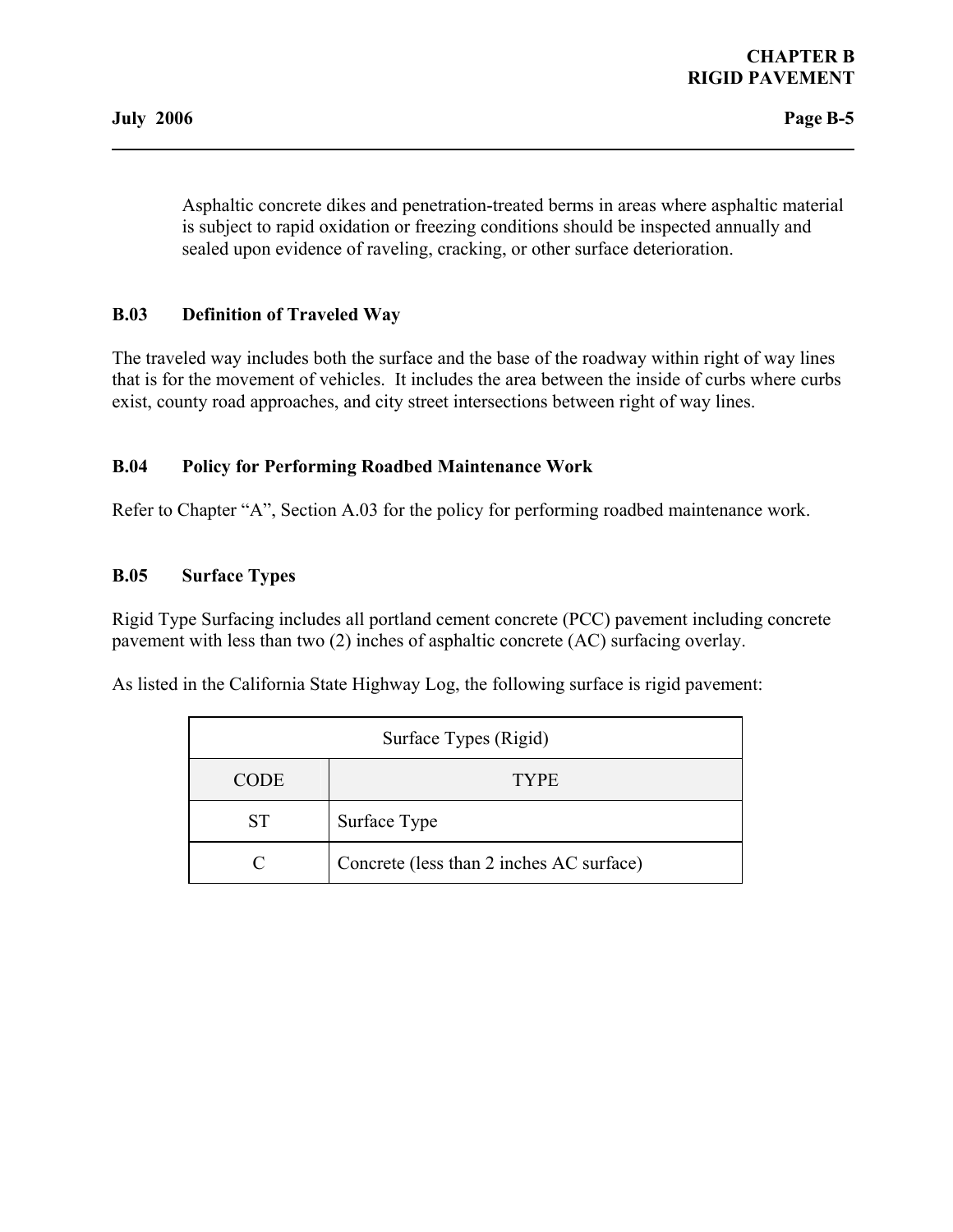#### **B.06 Types of Rigid Roadbed Failures**

Rigid Roadbed will fail by any one or a combination of the following:

- (A) Cracking may be due to either failure of the base or temperature expansion and contraction.
- (B) Slab sinking is caused by base failure or movement of the earth mass beneath the pavement structure.
- (C) Raised joints are generally caused by curling of pavement slabs or faulting at the joints.
- (D) Faulting refers to vertical displacement of concrete pavement slabs at joints.
- (E) Spalled joints are caused by a joint surface edge breaking, resulting in a hole in the pavement surface at a joint.
- (F) Surface spalling may be caused by freeze thaw cycles, or by the continued use of metal coming in contact with the pavement surface, such as vehicles using tire chains.

#### **B.07 Rigid Pavement Repairs to Portland Cement Concrete Pavement Using Asphalt Materials**

Asphalt plant mixed material may be used for many surface repairs to rigid pavement. They will generally be used in cases of sunken slabs or extensive slab breakage. Before making any asphalt repairs to rigid pavements, the surface must be well cleaned and tacked with a paving asphalt or emulsion to ensure a good bond between the PCC surface and the asphalt concrete or pre-mix overlay.

When making asphalt concrete repairs to PCC, base repairs are very seldom necessary. It is only in an extreme case such as pavement blowups that a PCC pavement should be replaced in its entirety with an asphalt type pavement. Because of the time required for PCC curing, and consequently, interference with traffic, small areas of broken concrete that must be replaced are usually replaced with asphalt material.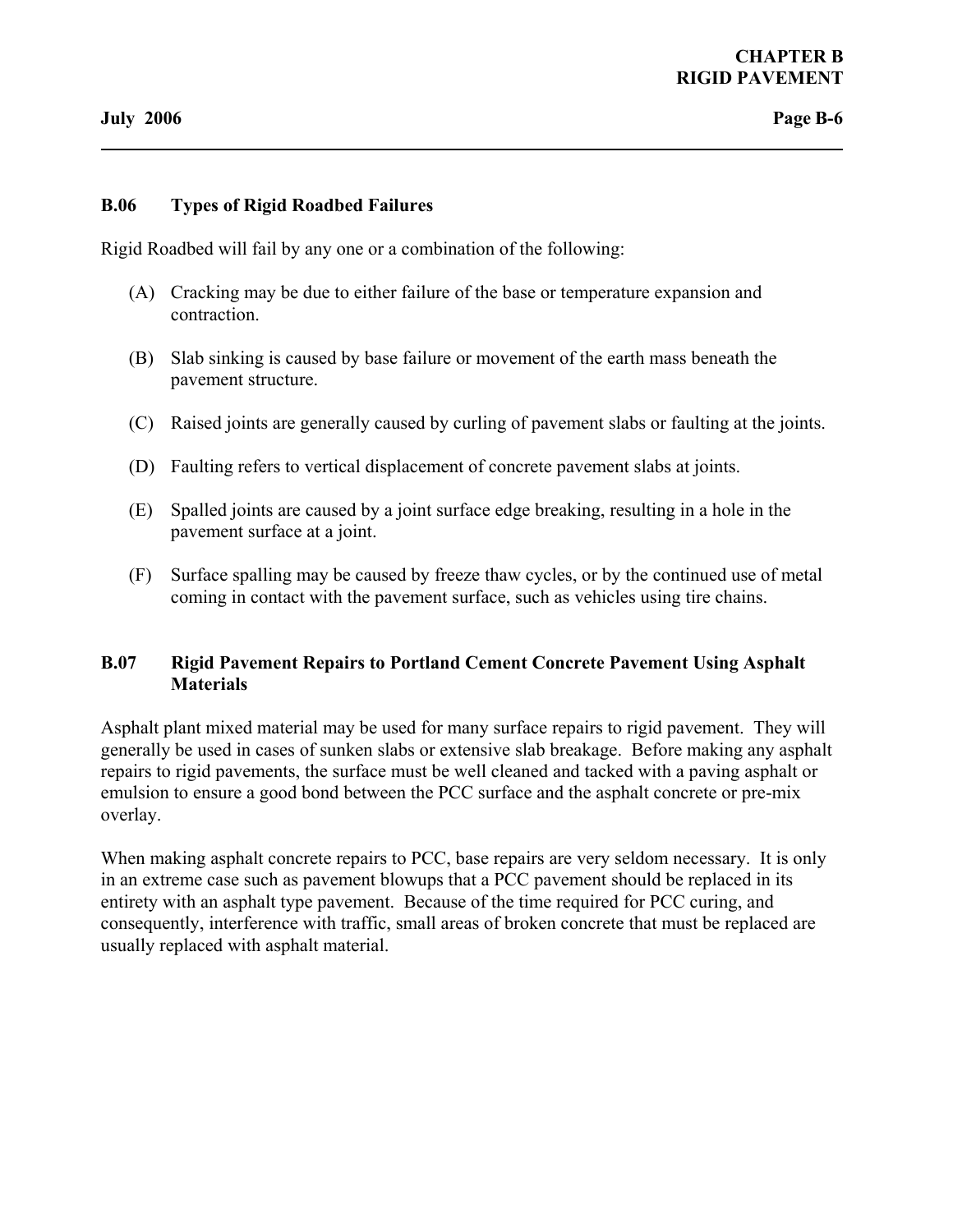### **B.08 Portland Cement Concrete Patching with Concrete**

Where it is not practical to repair a concrete surface with asphalt material, permanent repairs should be made by removing broken sections and replacing them with PCC. High early strength cement should be used. In some instances, 1½ percent of calcium chloride may be added to hasten the setting time of the patch. There are also several proprietary rapid-setting products available for patching.

Where fresh concrete is to be placed against old concrete, and when spalled joints are being repaired, a more effective joint can be obtained by using an adhesive consisting of modified epoxy resin applied to the edges of the old concrete immediately before the fresh concrete is placed. In repairing PCC pavement with new concrete, allow ample time to permit the new concrete to set prior to opening the section to traffic. With high early strength concrete, this will generally be 24 hours.

#### **B.09 Portland Cement Concrete Joint and Crack Seal**

Generally, sawed joints in PCC pavements should be filled. Contact the District Material Laboratory if a faulting condition develops at transverse joints. The Lab will study the condition and make recommendations. Any random cracks should be filled before the winter rains.

Cracks or joints in PCC pavements may be filled with any of a variety of commercially available crack fillers.

Do not overfill cracks, as a build-up of filled material results in bumps that are noticeable to traffic.

Joints between the concrete and asphalt shoulders are generally filled with a mixture of emulsion and rejuvenator, and topped off with sand.

Refer to the "Flexible Pavement Joint and Crack Sealing" section in Chapter "A" of this manual, as this work is similar whether the pavement is flexible or rigid.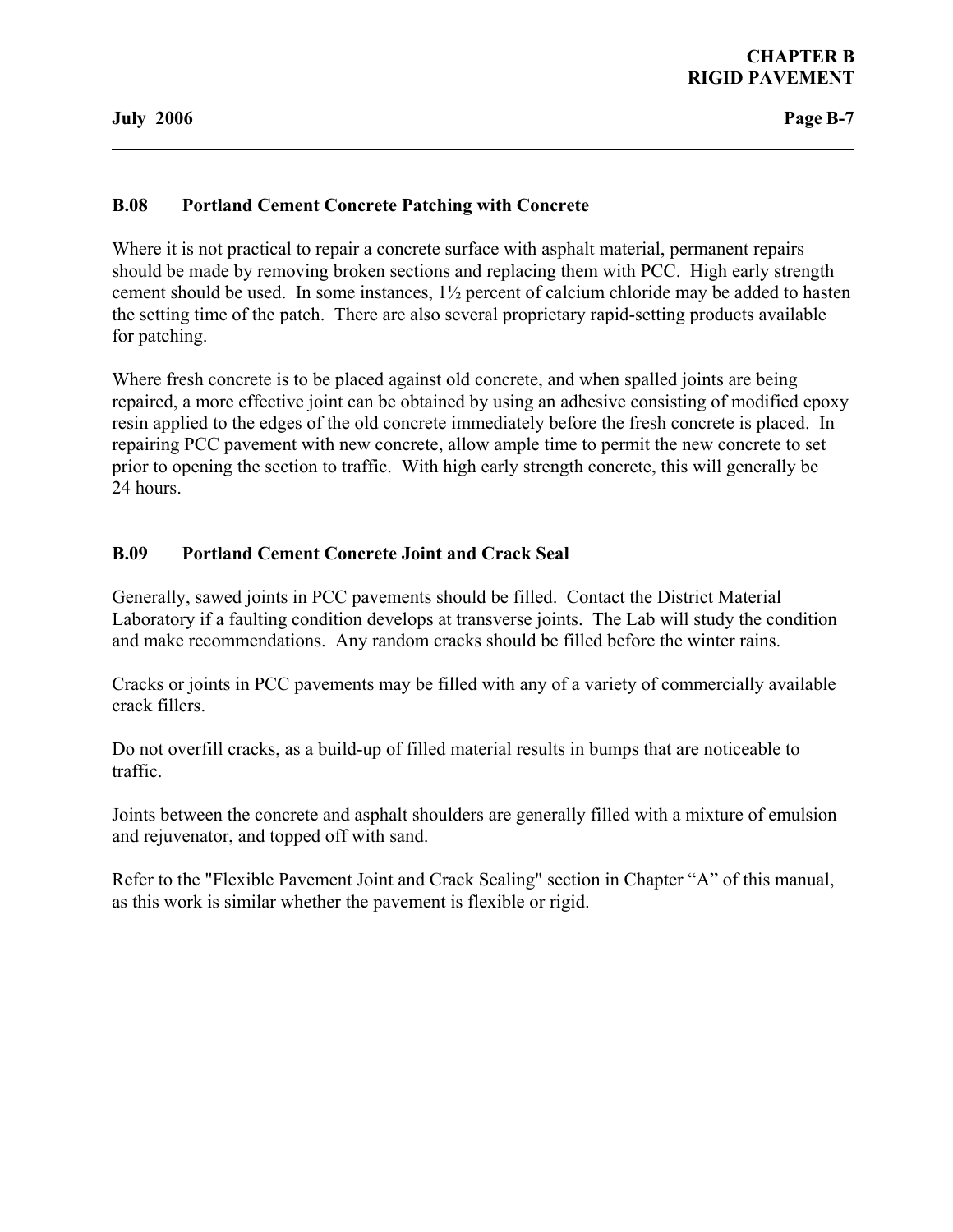# **B.10 Portland Cement Concrete Base Reinforcement by Mudjacking**

Mudjacking may be used to re-establish the base under PCC slabs without removing the slabs. In addition to base reinforcement, sunken slabs may sometimes be raised to grade by this method. Mudjacking literally replaces lost or sunken base material by pumping a portland cement grout underneath the slab. The grout is pumped through holes drilled into the slab at required intervals. Special pumping equipment is needed for this purpose.

The material used in mudjacking should have a low shrinkage factor, good strength, and the ability to flow through the equipment and spread under the pavement. A grout consisting of 1 part portland cement, 3 parts pozzolan, and 1.4 to 2.4 parts water should be used.

Mudjacking is a special process and is generally performed by specialized crews.

# **B.11 Portland Cement Concrete Slab Base Reinforcement by Subsealing**

Cavities under sunken or moving slabs may be filled by subsealing with asphalt. This practice has not been used often in past years. However, if it is determined that this method should be used, consult the district's Materials Lab for specification and advice regarding this maintenance practice.

# **B.12 Portland Cement Concrete Grinding**

Irregular surfaces in portland cement concrete pavement are often corrected by grinding. This works well for correcting the riding qualities of a pavement that has faulted. Grinding projects are generally done by contract. When it is felt that grinding is the solution to correcting irregularities in concrete pavement surfacing, the problem should be brought to the attention of the Deputy District Director, Maintenance. Extensive grinding work is generally considered as reconstruction, and is not a maintenance charge; however, isolated small areas may be classified as maintenance.

#### **B.13 Work on Asphalt Shoulders**

Due to the hazards of traffic, work on paved asphalt shoulders should be confined to one side of the highway at a time. Workers shall be given protection while working on paved shoulders as outlined in Chapter "8" of this manual.